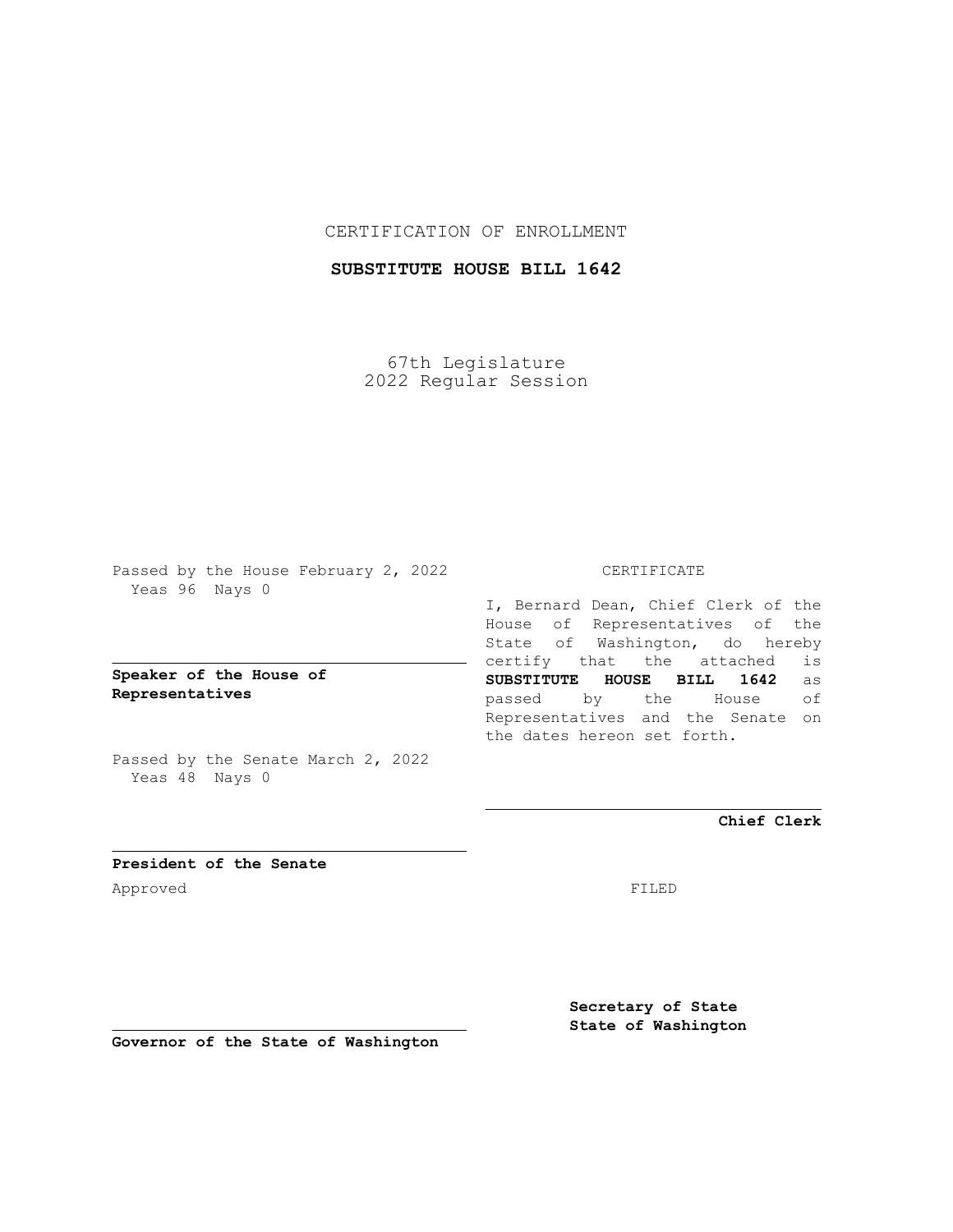#### **SUBSTITUTE HOUSE BILL 1642**

Passed Legislature - 2022 Regular Session

### **State of Washington 67th Legislature 2022 Regular Session**

**By** House College & Workforce Development (originally sponsored by Representatives Leavitt, Hoff, Orwall, Klippert, Ryu, Paul, Berry, Dolan, Graham, Valdez, Chambers, Bronoske, Callan, Dufault, Jacobsen, Ramos, Rule, Simmons, Sullivan, Slatter, Bergquist, Ormsby, and Young; by request of Military Department)

READ FIRST TIME 01/27/22.

1 AN ACT Relating to the Washington national guard postsecondary 2 education grant program; and amending RCW 28B.103.010 and 3 28B.103.020.

4 BE IT ENACTED BY THE LEGISLATURE OF THE STATE OF WASHINGTON:

5 **Sec. 1.** RCW 28B.103.010 and 2020 c 297 s 1 are each amended to read as follows:6

7 Unless the context clearly requires otherwise, the definitions in 8 this section apply throughout this section and RCW 28B.103.020 and 9 28B.103.030.

 (1) "Eligible student" means a member of the Washington national guard who attends an institution of higher education that is located in this state and accredited by the Northwest Association of Schools 13 and Colleges, or an institution that is located in this state that provides approved training under the Montgomery GI Bill, and who meets any additional selection criteria adopted by the office and all 16 of the following participation requirements:

17 (a) ((Has not achieved a baccalaureate or higher degree from any 18 postsecondary institution)) Enrolled in courses or a program that 19 lead to a postsecondary degree or certificate;

20 (b) Is an active drilling member in good standing in the 21 Washington national guard as specified in rules adopted by the office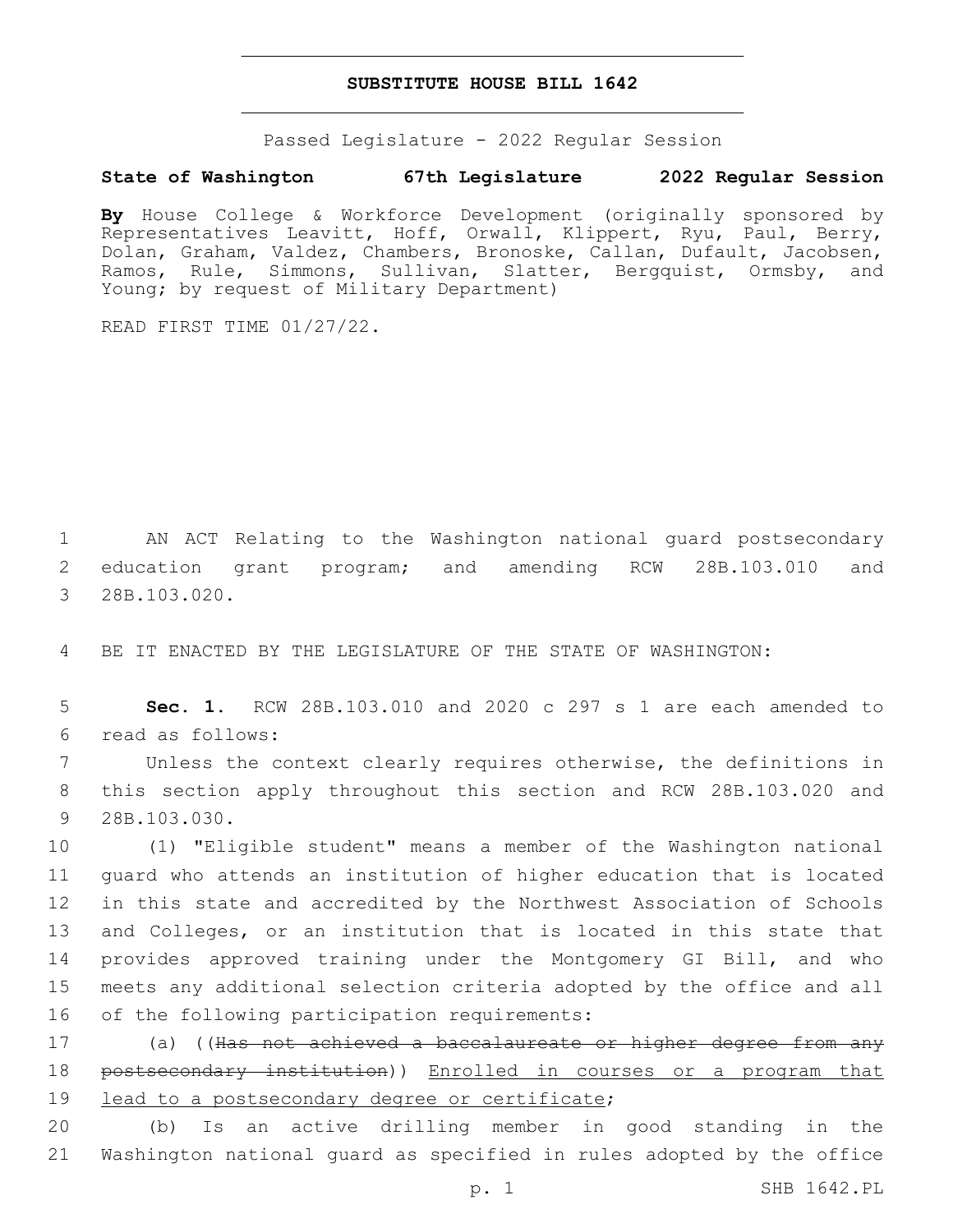for implementation of the Washington national guard postsecondary 2 education grant;

 (c) Has completed and submitted an application for student aid 4 approved by the office;

(d) Is a resident student as defined in RCW 28B.15.012; and

(e) Agrees to fulfill his or her service obligation.

 (2) "Forgiven" or "to forgive" or "forgiveness" means either to render service in the Washington national guard in lieu of monetary repayment, or to be relieved of the service obligation under rules 10 adopted by the office.

 (3) "Grant" means the Washington national guard postsecondary education grant as established in RCW 28B.103.020.

 (4) "Office" means the office of student financial assistance 14 created in RCW 28B.76.090.

 (5) "Participant" means an eligible student who has received a Washington national guard postsecondary education grant under this 17 chapter.

 (6) "Service obligation" means serving in the Washington national guard for a time period of at least one year of service in the Washington national guard for each year the student receives a Washington national guard postsecondary education grant.

 **Sec. 2.** RCW 28B.103.020 and 2020 c 297 s 2 are each amended to 23 read as follows:

 Subject to amounts appropriated for this specific purpose, the Washington national guard postsecondary education grant program is established. The program shall be administered by the office. In administering the program, the powers and duties of the office shall 28 include, but need not be limited to:

 (1) With the assistance of the Washington military department, the selection of eligible students to receive the Washington national 31 quard postsecondary education grant as follows:

 (a) An eligible student may receive a grant under this section to help pay for postsecondary education program costs as approved by the office. ((Awards shall be valued as follows)) Grants may not:

 (i) ((The difference between the student's tuition and required fees, less the value of any federal and state funded grant, 37 scholarship, or waiver assistance the students [student] receives; and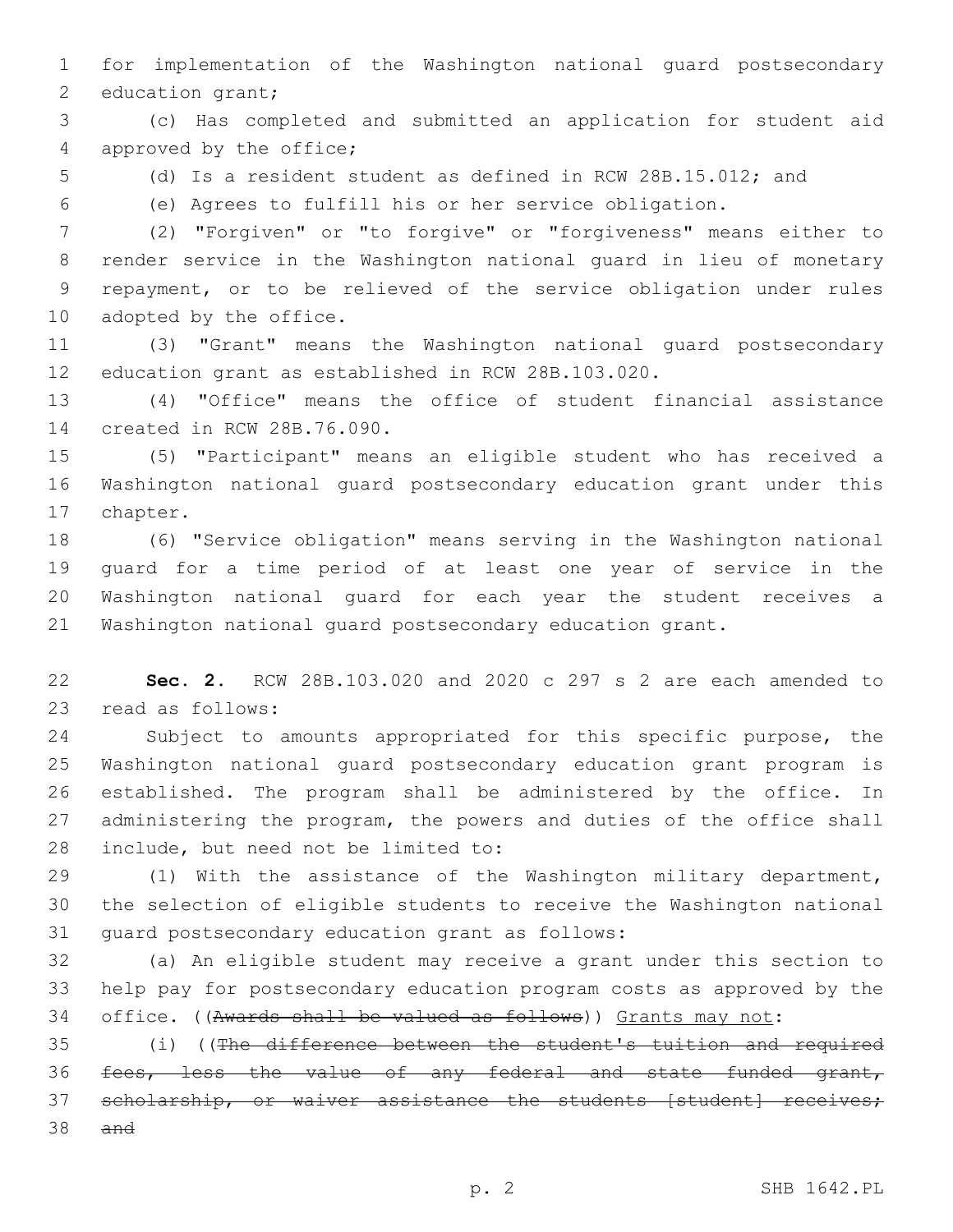(ii) Five hundred dollars for books and materials)) Exceed the maximum Washington college grant as defined in RCW 28B.92.030, plus 3 \$500 for books and supplies;

 (ii) Exceed the student's cost of attendance, when combined with 5 all other public and private grants, scholarships, and waiver assistance the student receives; and

 (iii) Result in reduction of a participant's federal or other 8 state financial aid.

 (b) The Washington military department shall ensure that data needed to identify eligible recipients are promptly transmitted to 11 the office.

 (c) The annual amount of each Washington national guard postsecondary education grant may vary, but may not exceed the annual cost of undergraduate tuition fees and services and activities fees at the University of Washington, plus an allowance for books and 16 supplies.

17 (d) Washington national guard postsecondary ((<del>[education]</del>)) 18 education grant eligibility may not extend beyond five years or one hundred twenty-five percent of the published length of the program in 20 which the student is enrolled or the credit or clock-hour equivalent;

 (2) The award of grants funded by federal and state funds, private donations, or repayments from any participant who does not 23 complete the participant's service obligation;

 (3) The adoption of necessary rules and policies, including establishing a priority for eligible students attending an institution of higher education located in this state that is 27 accredited by the Northwest Association of Schools and Colleges;

 (4) The adoption of participant selection criteria. The criteria may include but need not be limited to requirements for: Satisfactory academic progress, enrollment in courses or programs that lead to a baccalaureate degree or an associate degree or a certificate, and satisfactory participation as a member of the Washington national 33 quard;

 (5) With the assistance of the Washington military department, the notification of participants of their additional service obligation or required repayment of the Washington national guard 37 postsecondary education grant; and